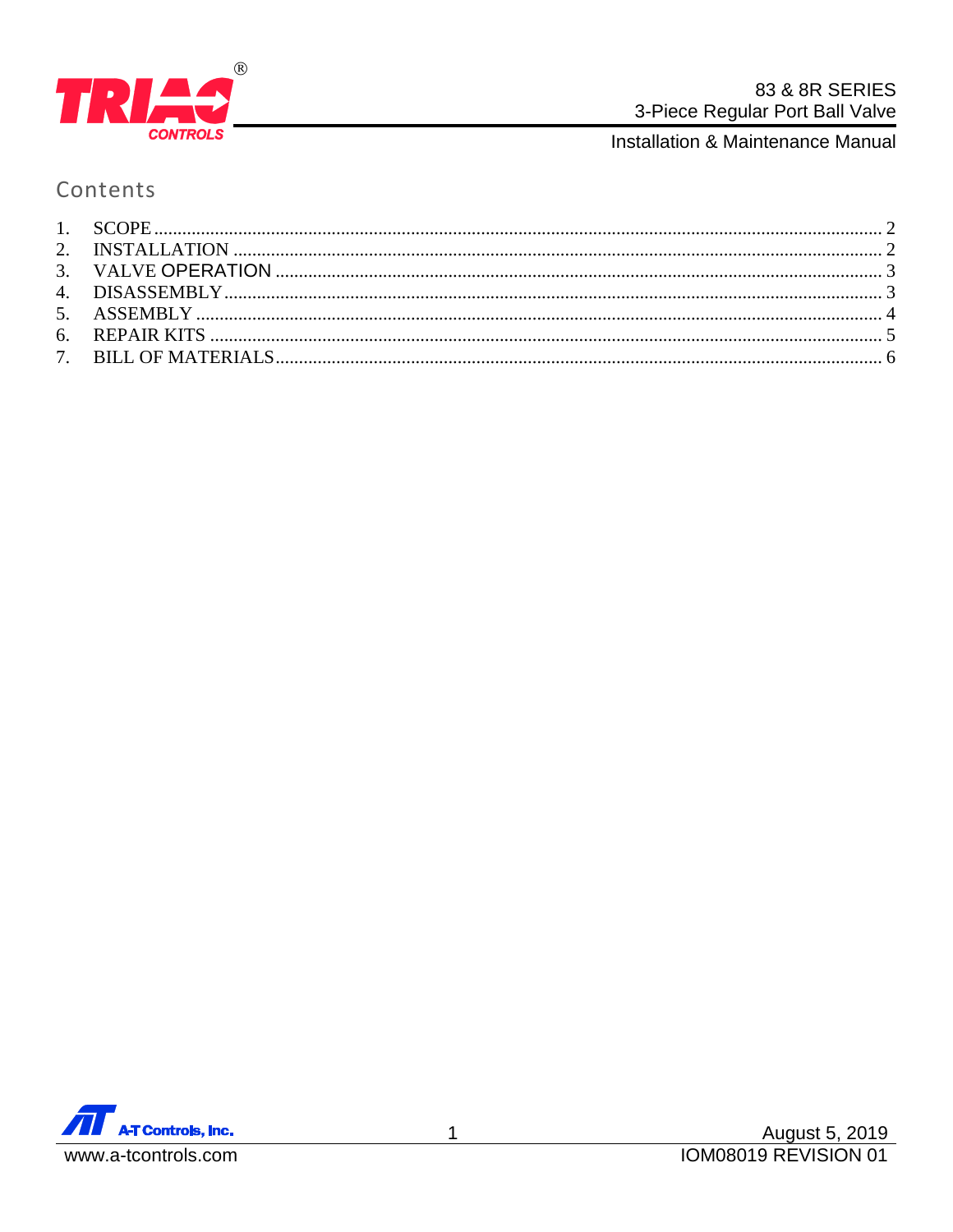

## Installation & Maintenance Manual

# <span id="page-1-0"></span>**1. SCOPE**

## **1.1. CAUTION**

- 1.1.1.For your safety, read this manual before installation or service.
- 1.1.2.Before installing or servicing, please ensure the line pressure has been relieved and any hazardous fluids have been drained or purged from the system.
- 1.1.3.Ensure that all Lockout and Tagout procedures for the system have been properly implemented.

### **1.2. USE**

1.2.1.Maximum results and long life of valves can be maintained under normal working conditions and according with pressure/temperature ratings and corrosion data chart.

# <span id="page-1-1"></span>**2. INSTALLATION**

## **2.1. GENERAL INFORMATION FOR INSTALLATION**

- 2.1.1.The valve can be installed in any position on the pipeline.
- 2.1.2.Before installation of the valve, the pipe must be flushed clean of dirt, burrs, and welding residue, or the seats and ball surface will be damaged. The pipe must be free from tension and in proper alignment. Check to ensure that all connections are free from defects.

## **2.2. INSTALLATION OF THREADED VALVES**

2.2.1.Use conventional sealant, such as hemp core, Teflon, etc. on threads. Apply wrench only on the hexagon of the valve ends. Tightening by using the valve body or lever can seriously damage the valve. In some application, screwed valves are back welded on site. These valves must be treated as per instructions for the weld end valves before back welding.

#### **2.3. INSTALLATION OF WELDED ENDS**

- 2.3.1.Tack weld the valve on the pipe in four points on both end caps.
- 2.3.2.With the valve in the open position, (lever to be parallel to the axis of the pipe), remove all the body bolts except one. Loosen the nut on the remaining bolt. Swing the body outside the pipe. Finish welding both end caps on the pipe.

### 2.3.3.

- 2.3.4.When cooled down, clean both end caps and body surface.
- 2.3.5.Swing the body back in position and replace the bolts. Tighten all nuts slightly. This operation is very important to keep the body and end caps perfectly parallel, thus preventing distortion of end caps. Tighten body bolts evenly (see section 5.5). Make sure that maximum tightening torque is observed. Check proper operation of the valve.

<span id="page-1-2"></span>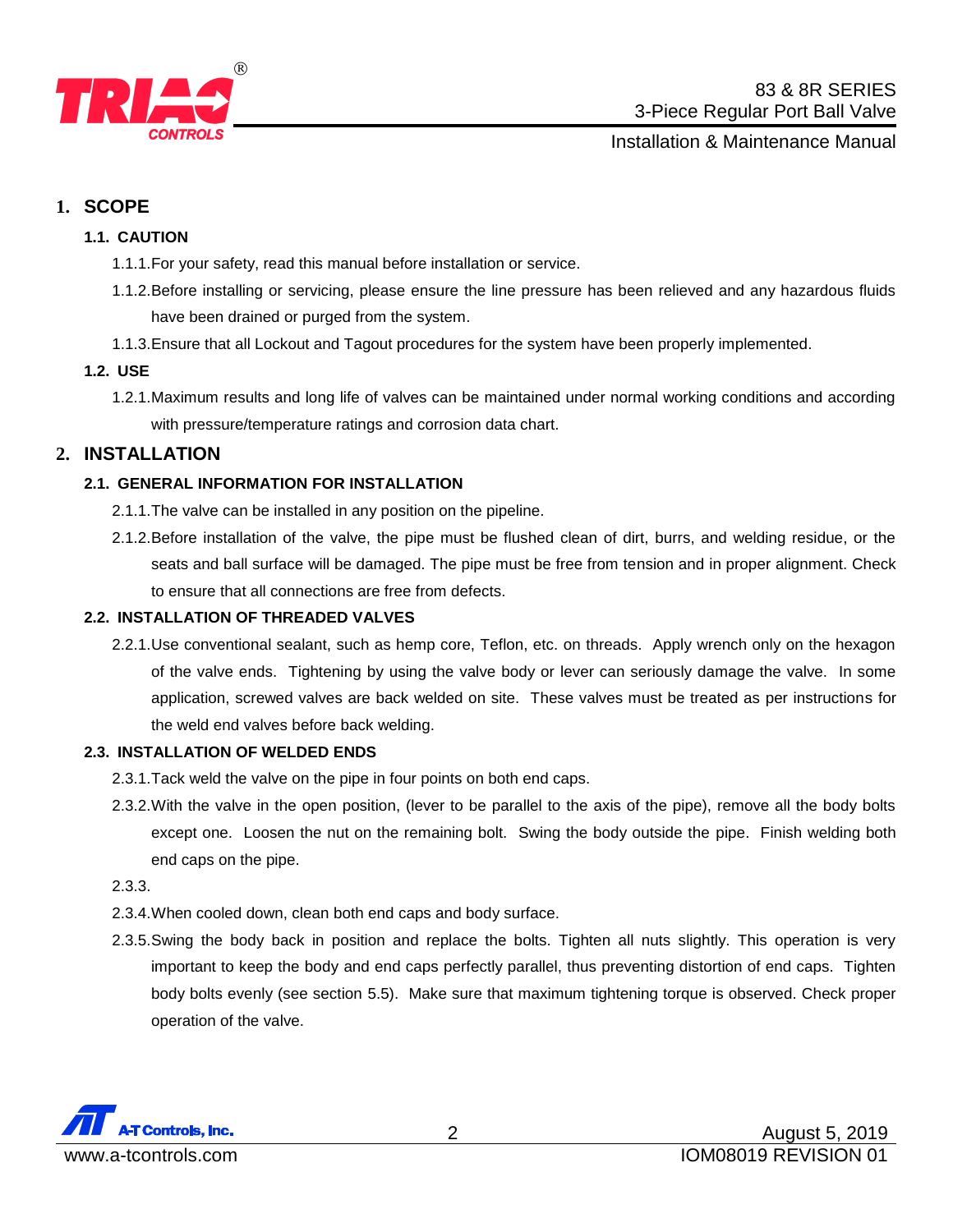

Installation & Maintenance Manual

#### **3. VALVE OPERATION**

#### **3.1. MANUAL**

#### 3.1.1. **HANDLE**

- 3.1.1.1. To OPEN the valve, turn the handle counterclockwise until the handle is parallel with the pipeline and the handle has contacted the handle stop.
- 3.1.1.2. To CLOSE the valve, turn the handle clockwise until the handle is perpendicular with the pipeline and the handle has contacted the handle stop.
- 3.1.1.3. A handle lock is incorporated into the handle. To use, slide the lock into the mounting pad, in the full open or full closed position. Insert an appropriate size lock or hasp into the handle. If it can be performed safely, try to turn the handle to ensure that the valve has been locked properly.

#### 3.1.2. **GEAR**

- 3.1.2.1. To OPEN the valve, turn the handle wheel counterclockwise. The indicator will be pointing to the open position and stop rotating when fully opened. The flow can be adjusted by stopping the indicator anywhere between open and close.
- 3.1.2.2. To CLOSE the valve, turn the hand wheel clockwise. The indicator will be pointing to the close position and the handwheel will stop rotating when fully closed. The flow can be adjusted by stopping the indicator anywhere between open and close.

#### **3.2. AUTOMATED**

3.2.1. A-T Controls 83/8R Series Ball Valves can be mounted with quarter turn actuators. Valves with actuators shall be checked for proper valve stem alignment. Angular or linear misalignment may result in high operational torque and unnecessary wear on the valve stem. See the actuator IOM for information on operating the actuator.

#### <span id="page-2-0"></span>**4. DISASSEMBLY**

#### **!!! WARNING !!!**

# **CAUTION, FLUIDS CAN BE TRAPPED IN THE BODY OF THE VALVE, POSSIBLY UNDER HIGH PRESSURE. FOR YOUR SAFEY, IT IS IMPORTANT THAT PRECAUTIONS ARE TAKEN BEFORE REMOVAL OF THE VALVE FROM THE LINE OR ANY DISASSEMBLY.**

- **4.1.** Remove actuator or gear if equipped.
- **4.2.** Care should be taken to not damage the surface finish of the valve components.
- **4.3.** Remove the ends (2) from the body (1) by removing the body bolts (17) and body nuts (18).
- **4.4.** Remove the seat (4) and body gaskets (5) from both sides of the body (1). Once removed, with the valve in the fully closed position, the ball (3) should slide freely out of the body (1).
- **4.5.** If equipped, remove the handle nut (13), handle (14), and the handle stop assembly items (16).
- **4.6.** While holding the stem (6) stationary, remove the packing nut (21). Once removed, the locking saddle (12), Belleville washers (11), and the packing bushing (9) should be free to remove.

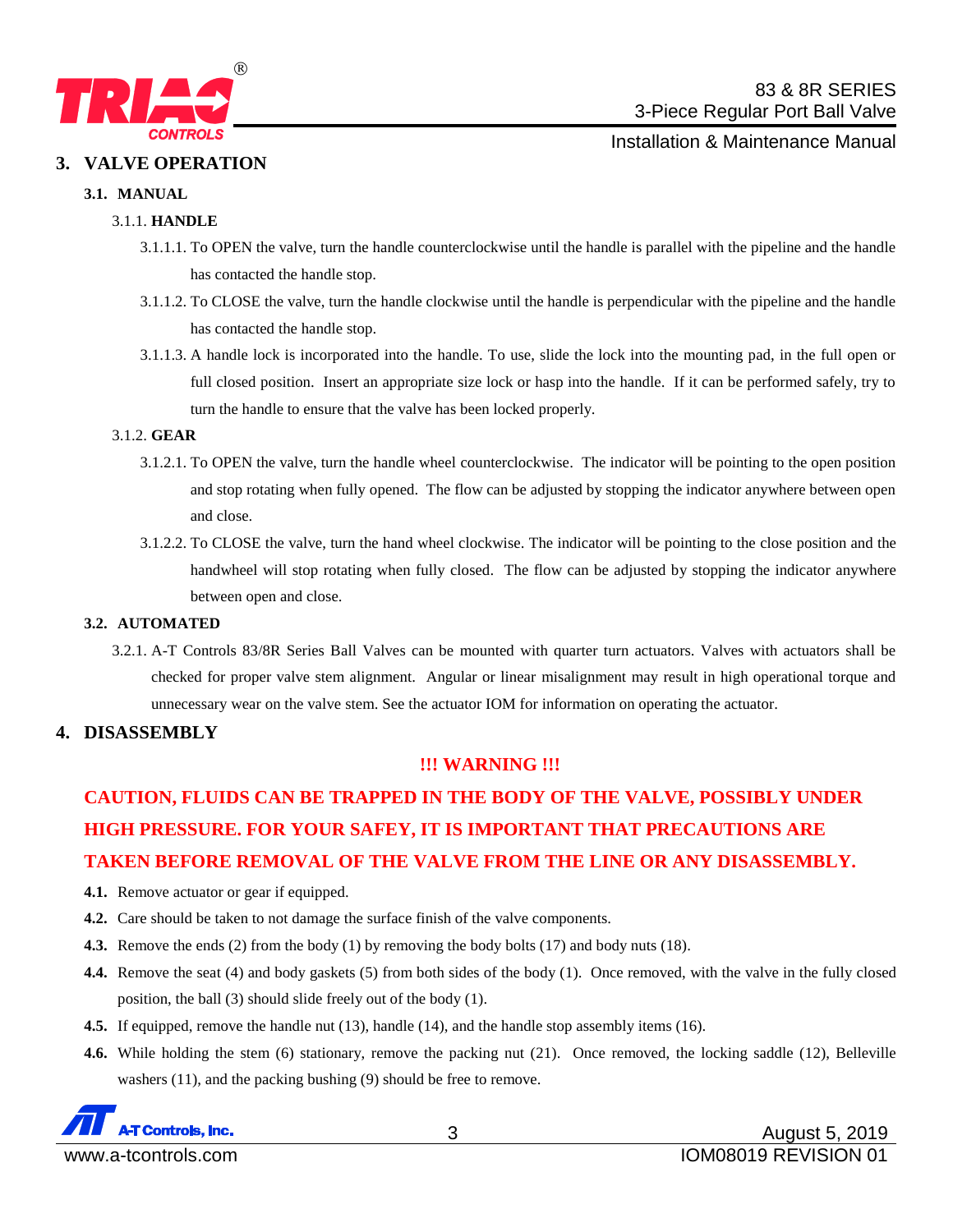

## 83 & 8R SERIES 3-Piece Regular Port Ball Valve

- Installation & Maintenance Manual
- **4.7.** While holding the bottom of the stem (6), push the stem (6) through the inside of the valve body (1).
- **4.8.** Remove the packing set (8) and the stem seal (7).
- **4.9.** Inspect all components for damage and, if necessary, clean or replace.

# <span id="page-3-0"></span>**5. ASSEMBLY**

- **5.1.** Care should be taken to not damage the surface finish of the valve components.
- **5.2.** Place stem seal (7) on the stem (6) and install it by going through the body (2). Insert V-style packing set (8) over stem (6), with the V pointing away from the valve (see Bill of Materials for correct orientation).
- **5.3.** Install the packing gland (10), the Belleville washers (11), the locking saddle (12), and the packing nut (21). While holding the stem (6), tighten the packing nut (21) to the torque listen in the Fastener Torque Chart. Tighten further if needed in order to be able to place the locking saddle (12) over the packing nut (21).
- **5.4.** Ensure the stem (6) is in the closed position with the body tang parallel with the flow of the valve. Insert a seat (4) and body gasket (5) in one side of the body (1). Carefully slide the ball (3) into the body (1) and insert the other seat (4) and body gasket (5).
- **5.5.** Assemble ends (2) onto body (1). Insert all body bolts (17) and nuts (18) into valve and tighten to finger tight, making sure that the ends (2) are flat against the body (1). Tighten all body bolts (on both side for valves  $2-1/2$ " thru 4") from the nut (18) side (if equipped) in a star pattern to 50% of the final torque shown in the Fastener Torque Chart. Using the handle (14) or an adjustable wrench, cycle the valve 3 times. Tighten all body bolts (17) to the final torque in a star pattern. Check each body bolt (17) torque and tighten if needed a final time. It is acceptable for the torque to relax slightly over time due to relaxation of the polymer components, but the valve will still seal properly. If leakage is detected, repeat the steps for tightening the body bolts (17).
- **5.6.** If required, assemble the locking device (19), handle stop (16), handle (14), and the handle nut (13).

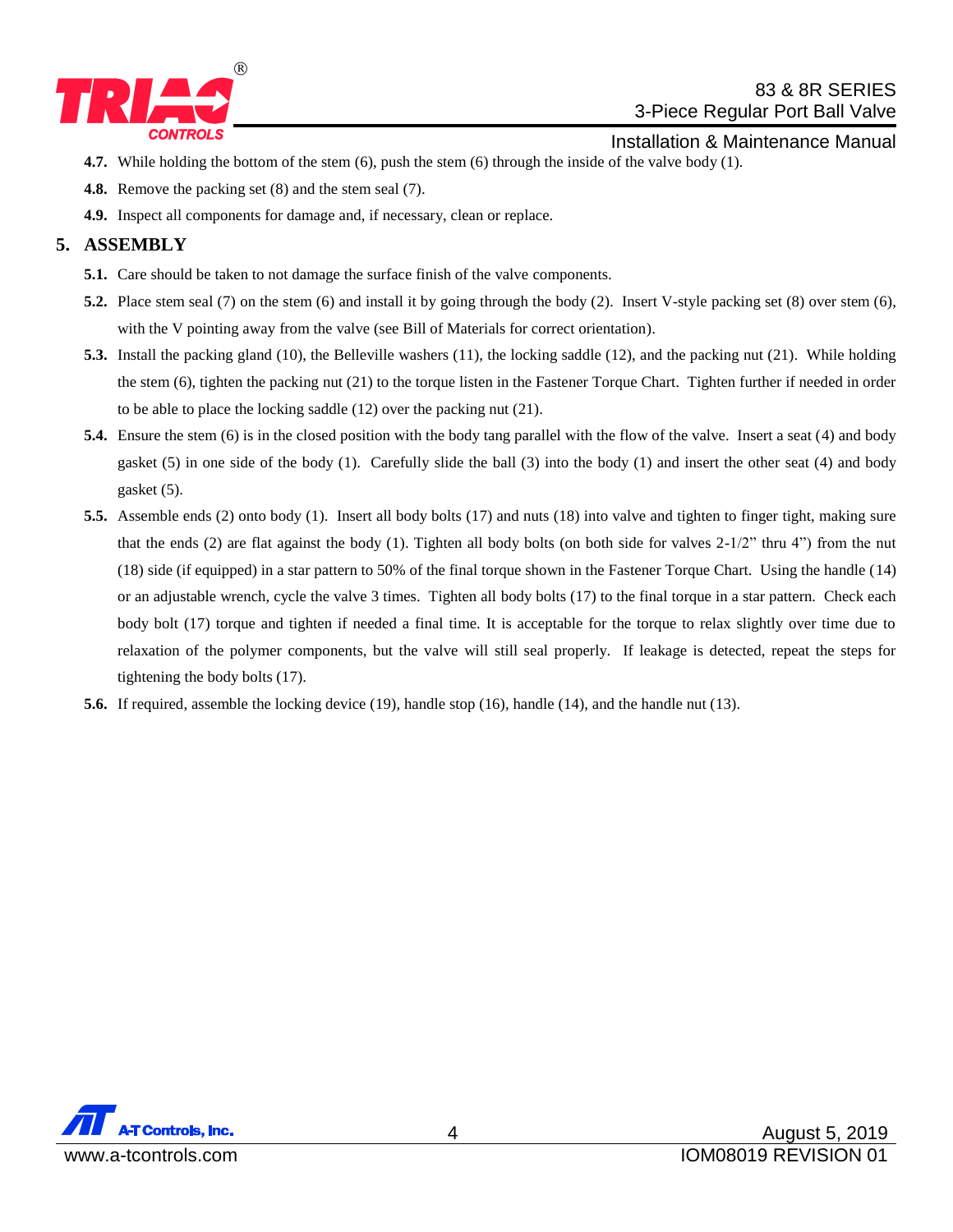

# 83 & 8R SERIES 3-Piece Regular Port Ball Valve

# Installation & Maintenance Manual

| <b>Valve Size</b> | <b>Half of Max Torque of</b><br><b>Body Bolts</b><br>$(In-lbs.)$ | <b>Max Torque of Body Bolts</b><br>$(In-lbs.)$ | <b>Torque of Stem Nut</b><br>$(In-lbs.)$ |
|-------------------|------------------------------------------------------------------|------------------------------------------------|------------------------------------------|
| $\frac{1}{4}$ "   |                                                                  | $\overline{a}$                                 | $\overline{\phantom{a}}$                 |
| $3/8$ "           | Ξ.                                                               | $\qquad \qquad$                                | -                                        |
| $\frac{1}{2}$ "   | 50                                                               | 100                                            | 69                                       |
| $\frac{3}{4}$     | 65                                                               | 130                                            | 87                                       |
| 1"                | 80                                                               | 160                                            | 87                                       |
| $1 - 1/4$ "       | 100                                                              | 200                                            | 122                                      |
| $1 - 1/2$ "       | 110                                                              | 220                                            | 122                                      |
| 2                 | 188                                                              | 375                                            | 165                                      |
| $2 - 1/2$ "       | 203                                                              | 405                                            | 165                                      |

# <span id="page-4-0"></span>**6. REPAIR KITS**

Repair kits are available to replace all soft goods. See Bill of Materials for components that are included in the repair kits.